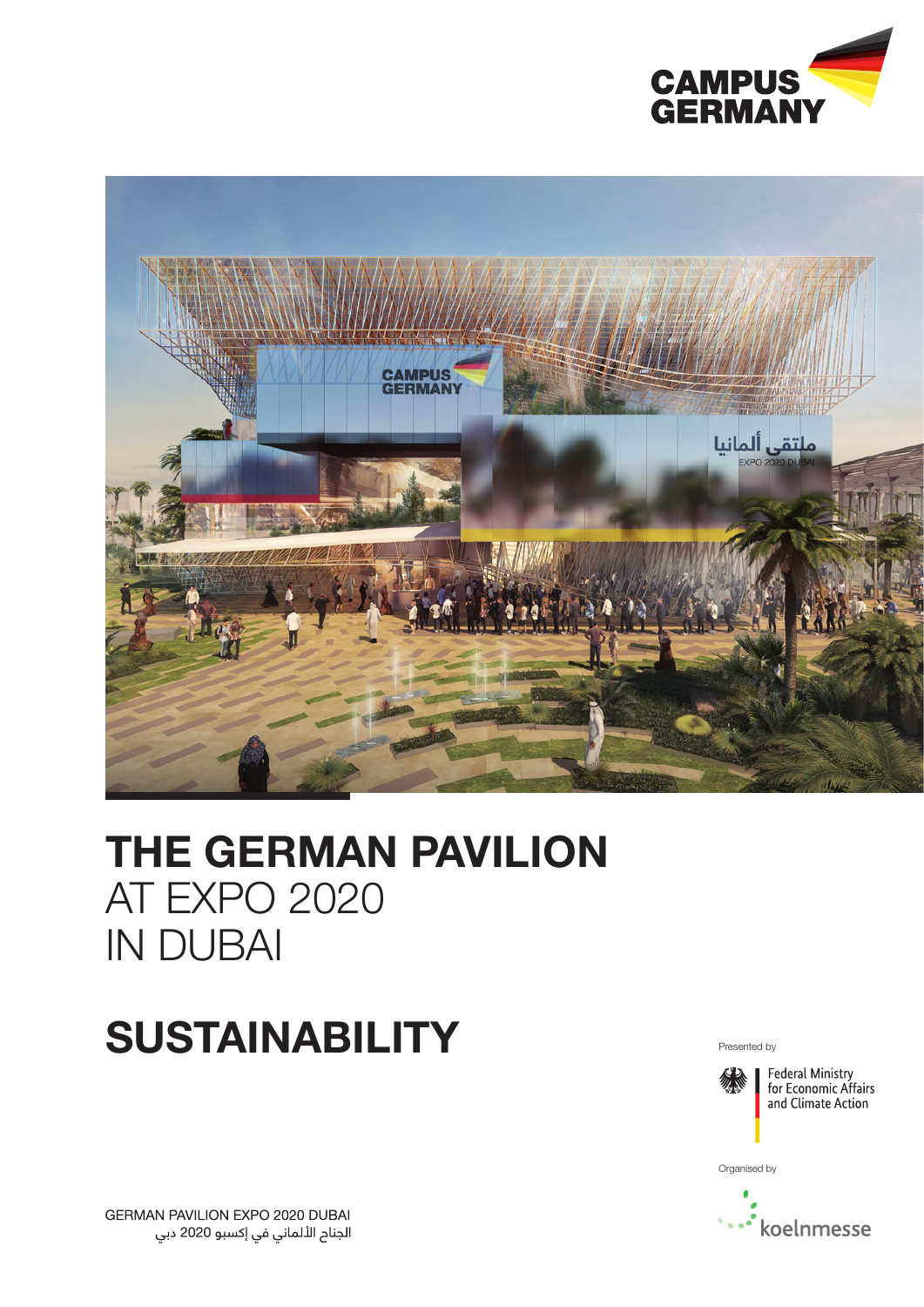### THE BUILDING DESIGN, AIR CONDITIONING, ENERGY CONSUMPTION AND **MATERIALS**

In what ways does the architecture attempt to take ecological aspects into account? How is sustainability being incorporated into the construction process? And what will happen to the pavilion after the Expo?

### Lightweight construction and "grey energy"

The architecture of the German Pavilion follows the German tradition of lightweight construction, which uses as few structures and materials and as low a building mass as possible to create as much usable space as possible. This has an extremely positive effect in terms of the energy required in the construction of the building. The "grey energy", i.e. the energy needed to manufacture, transport, store and dispose of materials, is reduced to a minimum.

For instance, where possible, concrete and glass are not used in the pavilion's façade since they are heavy materials that do not lend themselves easily to reuse. Instead, large parts of the façade are made of ETFE film, which means that very little material is required. Moreover, since used ETFE film can be cleaned and reused in the production of new film, it is practically 100% recyclable.

We also try to reduce the packaging materials used in logistics processes as well as optimising transport routes, weight and shipping methods to keep carbon emissions as low as possible and reduce grey energy even further.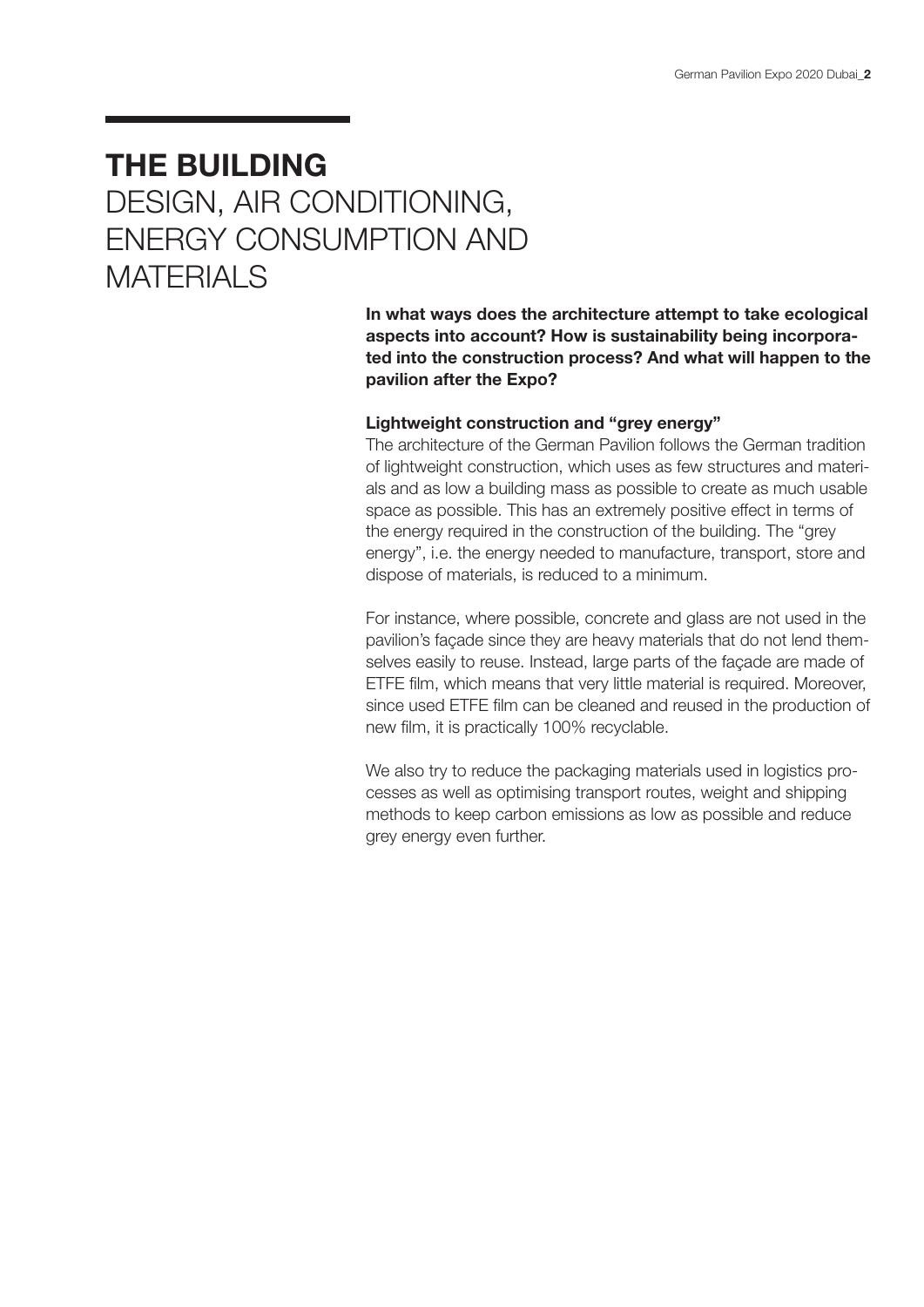### THE BUILDING DESIGN, AIR CONDITIONING, ENERGY CONSUMPTION AND **MATERIALS**

#### Air conditioning and energy consumption

Passive energy-saving measures played a key role right from the design and planning phase. As well as enclosing the vertical space of the atrium, the stacked exhibition units reduce the impact of direct sunlight, decreasing the heat load and optimising the indoor climate. In addition, the position of the sun and the use of natural shade were incorporated as part of the climate management system. Digital design processes were used to determine the ideal position for the different structures, taking into account the altitude of the sun throughout the course of a day and over the six months – without compromising the functional requirements for the building. This intelligent creation of shade by the building elements themselves makes "hybrid" air conditioning possible. In this system, the lower parts of the façade will be opened during the winter months, enabling the atrium to be cooled via a natural chimney effect, thus saving energy that would otherwise be needed for air conditioning.

Moreover, this intelligent climate management system creates zones with different levels of air conditioning so that visitors are gradually cooled down as they move from one zone to the next. As a result, the German Pavilion will be quite "warm" compared to usual buildings in Dubai but there will not be any impact on visitor comfort. This too will also save energy.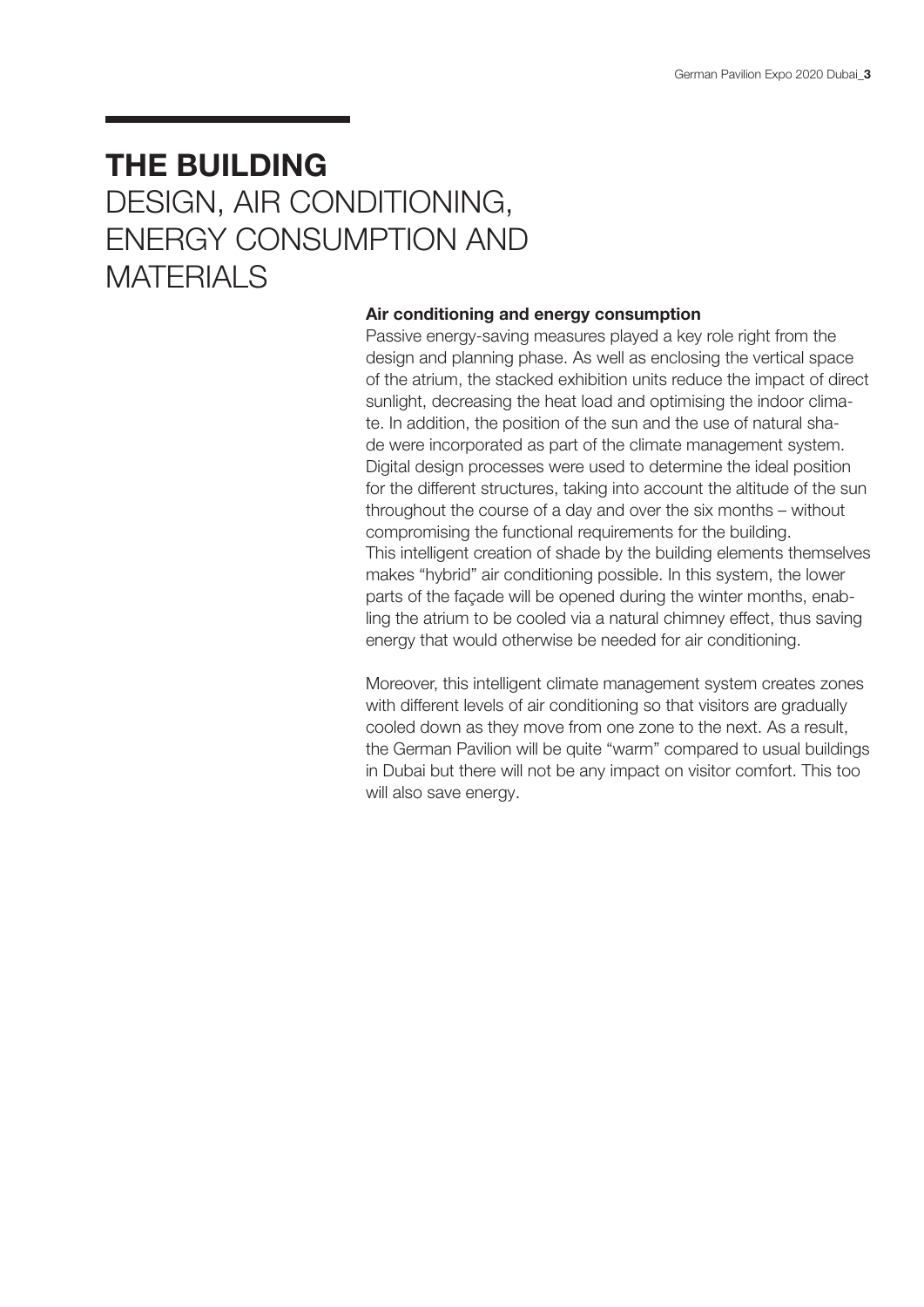### THE BUILDING DESIGN, AIR CONDITIONING, ENERGY CONSUMPTION AND **MATERIALS**

#### **Materials**

Every effort is made to avoid mixing materials as far as possible so that they can simply be recycled or reused later. The focus here is on reusable materials such as steel. The architects at LAVA had already taken this aspect into consideration in their planning. Their innovative approach is to see building parts as "snapshots" in the materials' lives and the pavilion as a sort of "warehouse". For example, the roof of the German Pavilion, which has a frame that seems extremely complex at first glance, consists of numerous structures combined in an intelligent manner. It will serve as a supporting structure for six months and can then be reused elsewhere in a different form. For this purpose, specialists in data utilisation in architecture have developed an approach known as "Mine the Scrap", which uses digital methods to calculate the best way to reassemble existing elements. Visitors will also find an exhibit on this topic on the Future City Terrace.

#### Reuse of the building

The Expo regulations stipulate that the plot has to be returned to the organisers no later than six months after the end of the World Expo – in the condition in which we received it. In other words, we have to dismantle everything that is erected on it.

It is for this reason that the pavilion has been designed as a temporary building to cope with large visitor numbers for the six months of the Expo. It has been built using lightweight construction methods and meets the needs of an Expo presence, with very special rooms and areas such as the exhibition itself, restaurant, office wing and the VIP lounge. Any form of reuse after the expo would require extensive conversion and upgrading. In our experience, it can be assumed that this would require more energy and resources than to construct a new building.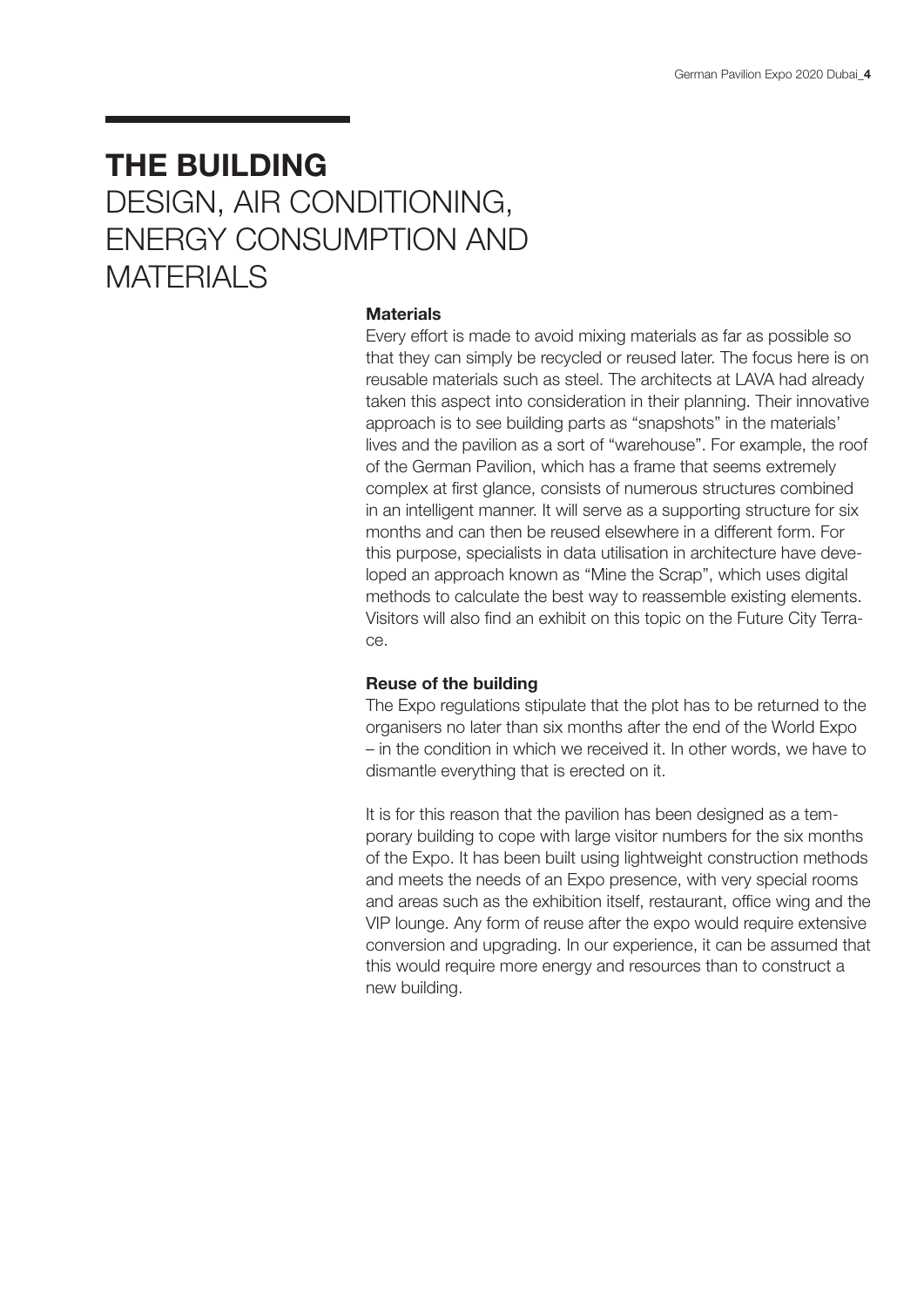### INTERIOR AND EXHIBITION

What about the inside of the pavilion? Have efforts been made to ensure it meets ecological requirements too? For example, in terms of furniture, floor coverings and interior finishing materials?

#### **Materials**

Efforts have also been made in the interior finishing work to ensure sustainable materials are used as far as possible. When choosing manufacturers, an important criterion for us was that they already had a sustainability report based on the Global Reporting Initiative (GRI) standard, the EMAS environmental statement or a similar document, showing a clear commitment to environmental protection.

Specific examples include:

- · Our partner SEDUS optimises the metal parts and fabrics used in their furniture, cutting them to size in a way that minimises waste. No solvents are used in the powder-coating and upholstery-adhesion processes and the product packaging is "as much as necessary, as little as possible". There are also life cycle assessments for each SEDUS product, enabling product-specific environmental balance sheets to be drawn up, taking into account all environmental impacts during the procurement of raw materials, manufacture, use phase and disposal.
- The **carpet** to be used in the pavilion also comes with an environmental protection certificate. The Indoor Air Comfort Gold label is a certification mark that helps achieve major ecological and healthrelated improvements by ensuring compliance with strict requirements concerning emissions from construction products. The criteria for the awarding of the label are developed in collaboration with independent bodies and the awarding process itself is transparent. Comprehensive inspections take place regularly.
- All the **timber** used in the building is Forest Stewardship Council (FSC®) certified. The FSC is an international organisation that promotes environmentally friendly forestry practice – in other words, forest management that leads by example.
- · We also have similar certificates for paints, floor coverings and other materials.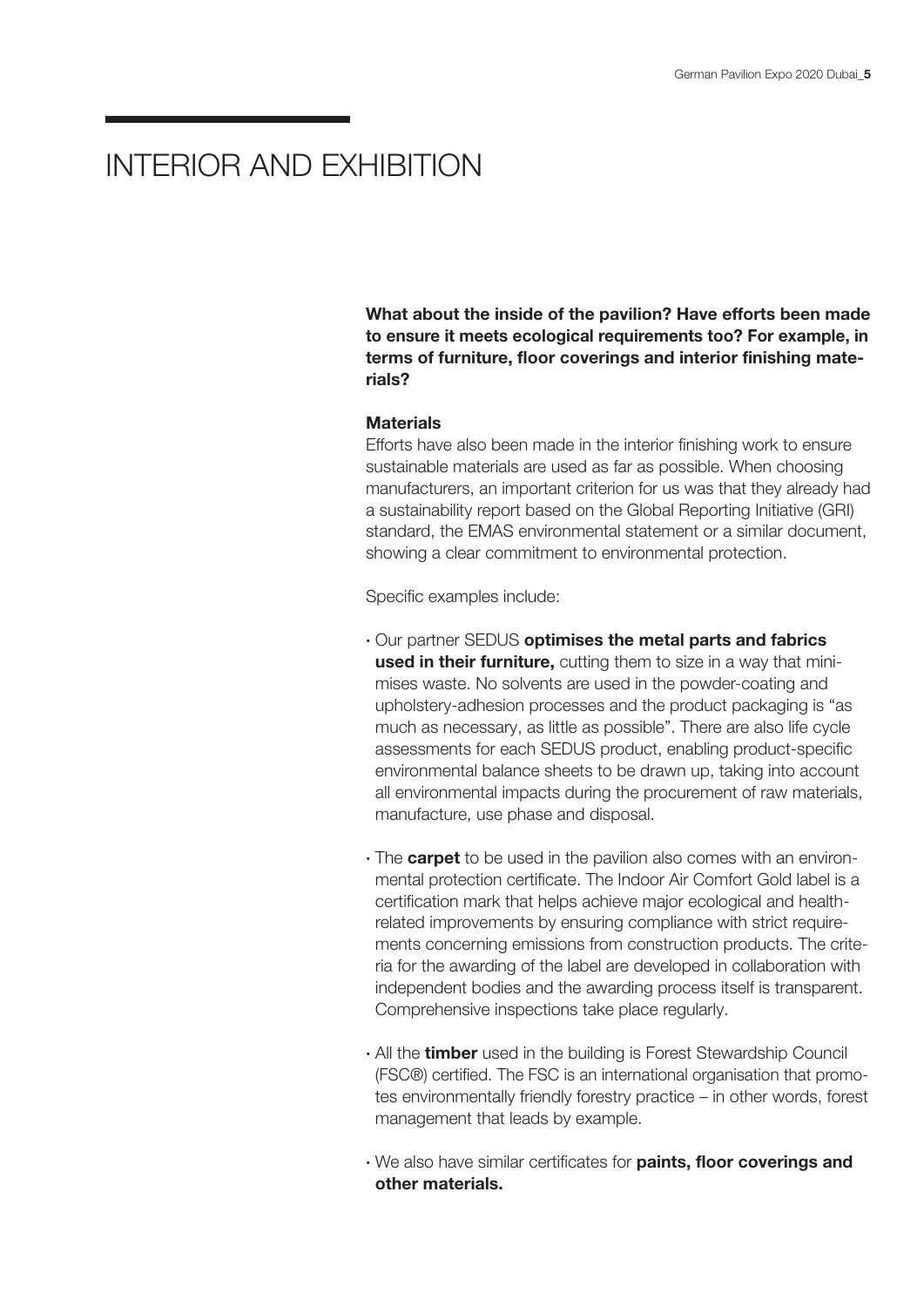### INTERIOR AND EXHIBITION

In addition, we have attempted to use innovative sustainable materials from Germany. (However, this was only possible to a limited extent because all materials used in Dubai have to be certified and new materials do not always have certificates.)

Specific examples include:

- The **material in the exhibition furniture** to be used on the Future City Terrace is made of recycled waste from the insulation industry, for example, from refrigerator production. It is 100% recyclable, formaldehyde-free and does not emit physiologically relevant amounts of chemical substances – a true example of upcycling.
- The **seat cushions in the restaurant** are made of a new manmade material developed by our partner Covestro. Instead of using carbon from crude oil, natural gas or coal, this new material is based on carbon from carbon dioxide molecules. In other words, the carbon dioxide produced, processed and emitted by power stations, transport systems and industrial facilities. This new innovation protects fossil resources and uses part of the emitted carbon dioxide for industrial production.
- · For the plastic balls in the Germany by Numbers room, we went to a lot of effort to identify a manufacturer that could supply balls made from recycled plastic. After the Expo, they will be given away to local nurseries and schools.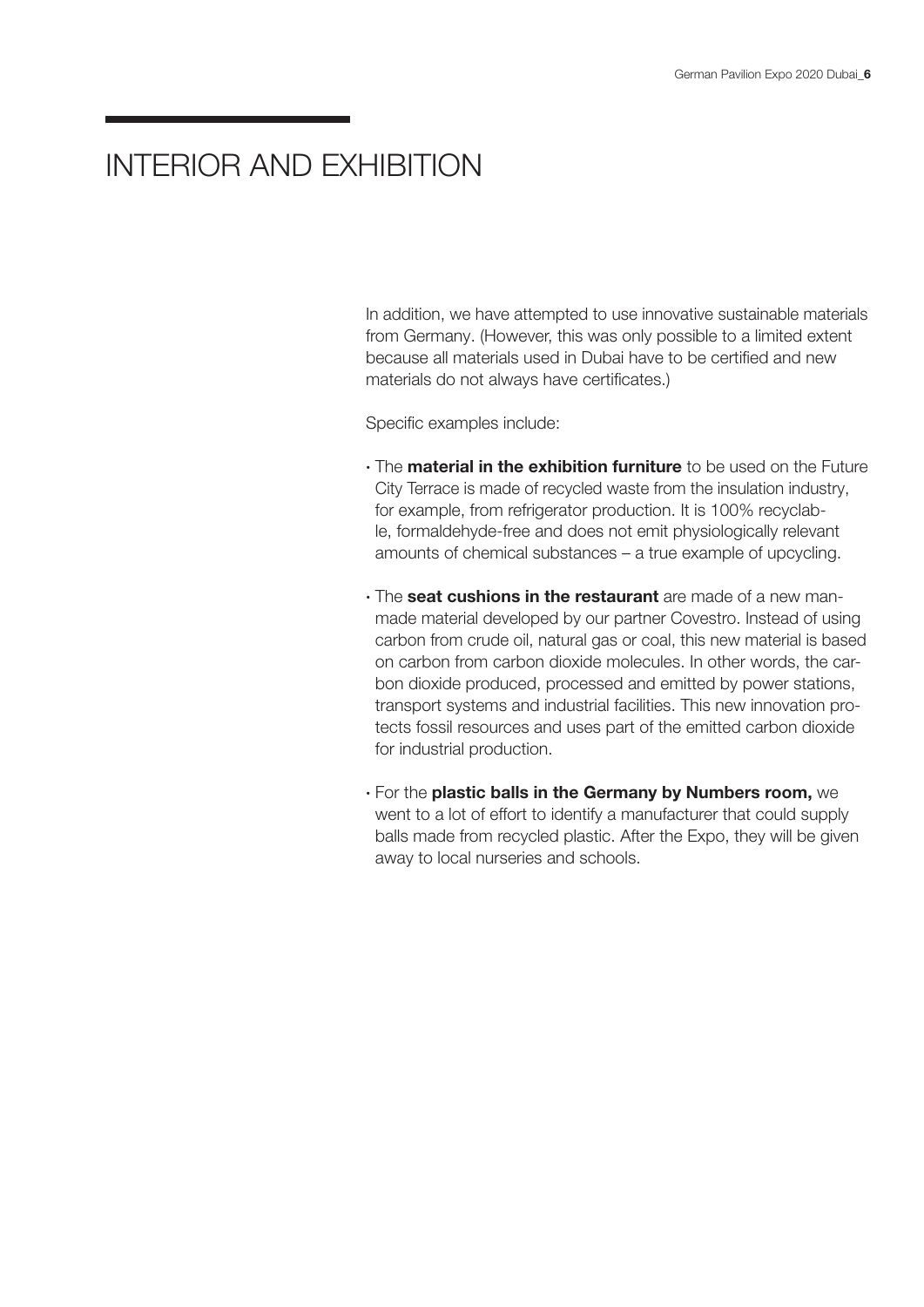### INTERIOR AND EXHIBITION

#### Multimedia equipment

All the pavilion's multimedia equipment has been leased for the project and will be fully reused afterwards. In addition, we will be using energy-saving lighting with LED bulbs. These have a high light output and long service life. They require around 80% less energy than conventional bulbs. So we will be using environmentally friendly, energyefficient technology to make the German Pavilion "shine".

The IAMU system we have developed for the Expo will deliver a surprising visitor experience. Guests will make their way through a smart pavilion, which interacts with them directly. Here too, we have taken a sustainable approach, opting for rechargeable batteries, an idea specially developed at our suggestion.

#### Reuse of the exhibition

Since many of the exhibits have been developed with partners who will continue to use them after the Expo, most of them will be shipped back to Germany for reuse afterwards. We are still looking for ways to reuse the remaining exhibits and would be happy to hear from anyone interested.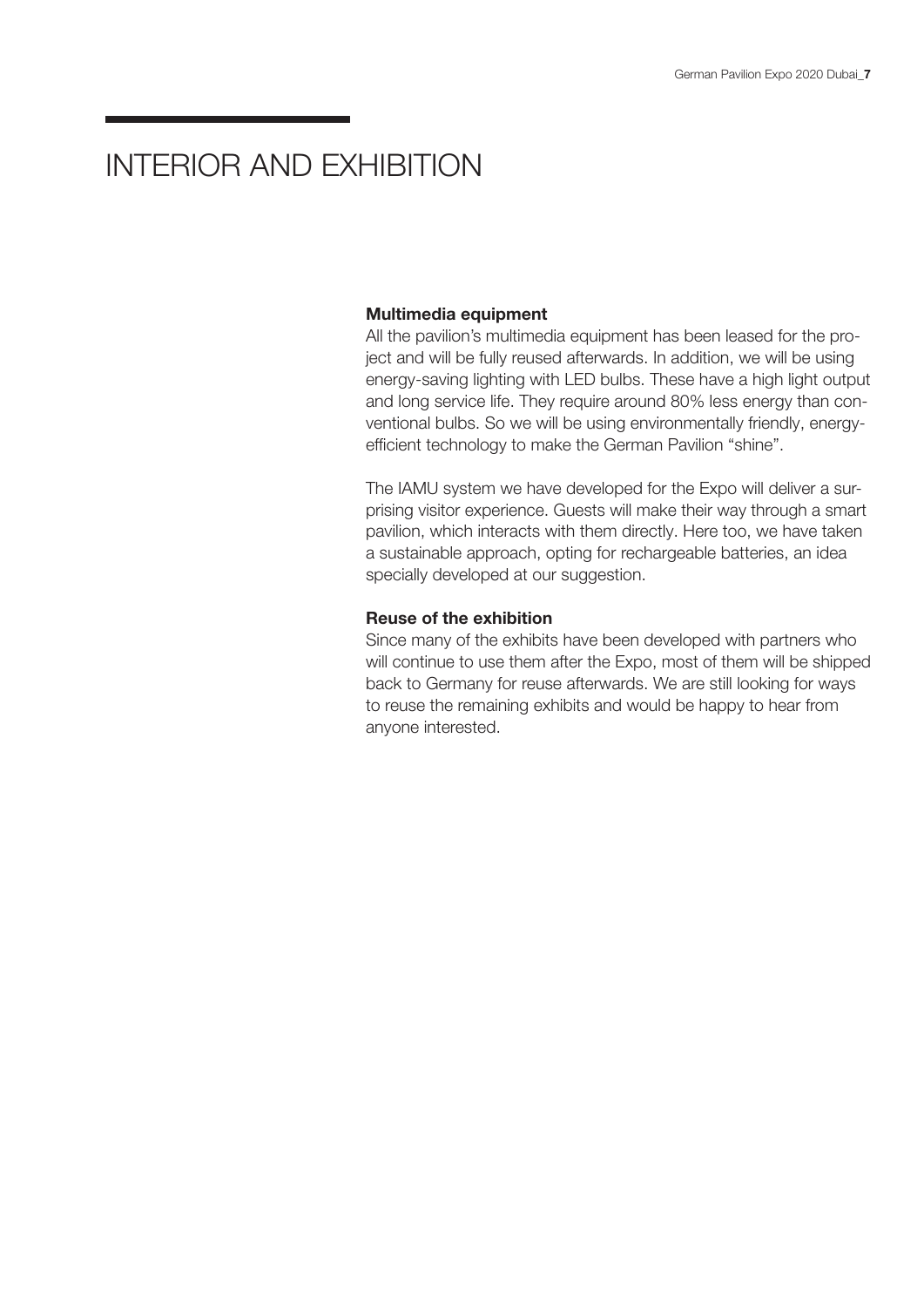### TOPIC OF THE EXHIBITION AND GERMAN PAVILION PARTNERS

Germany decided to build its pavilion in the Sustainability district of the EXPO site. But how much sustainability will there be in the German Pavilion exhibition?

### Topic of the exhibition

The exhibition will be a "curated" call for sustainability. With its powerful informative and emotion-stirring concept, it will make a strong case for a more sustainable future and spotlight innovations and solutions "made in Germany" that could help turn that better future into reality.

Our exhibition at the Expo will have lots for children too. With plenty of opportunities for "learning by doing", the exhibits will provide a fun way of raising young people's awareness today of how their actions will impact tomorrow.

An estimated 3 million people from across the globe will visit the German Pavilion during the Expo and numerous representatives of the press and the political sphere are expected too. Our exhibition aims to show them that everyone can help promote sustainability if the right technological, economic and social strategies are put into place. All these people will gain a detailed impression of the level of innovation already displayed in sustainable solutions from various different areas today and what opportunities they offer us for the future. And what's more, they will take those impressions away with them out into the global community.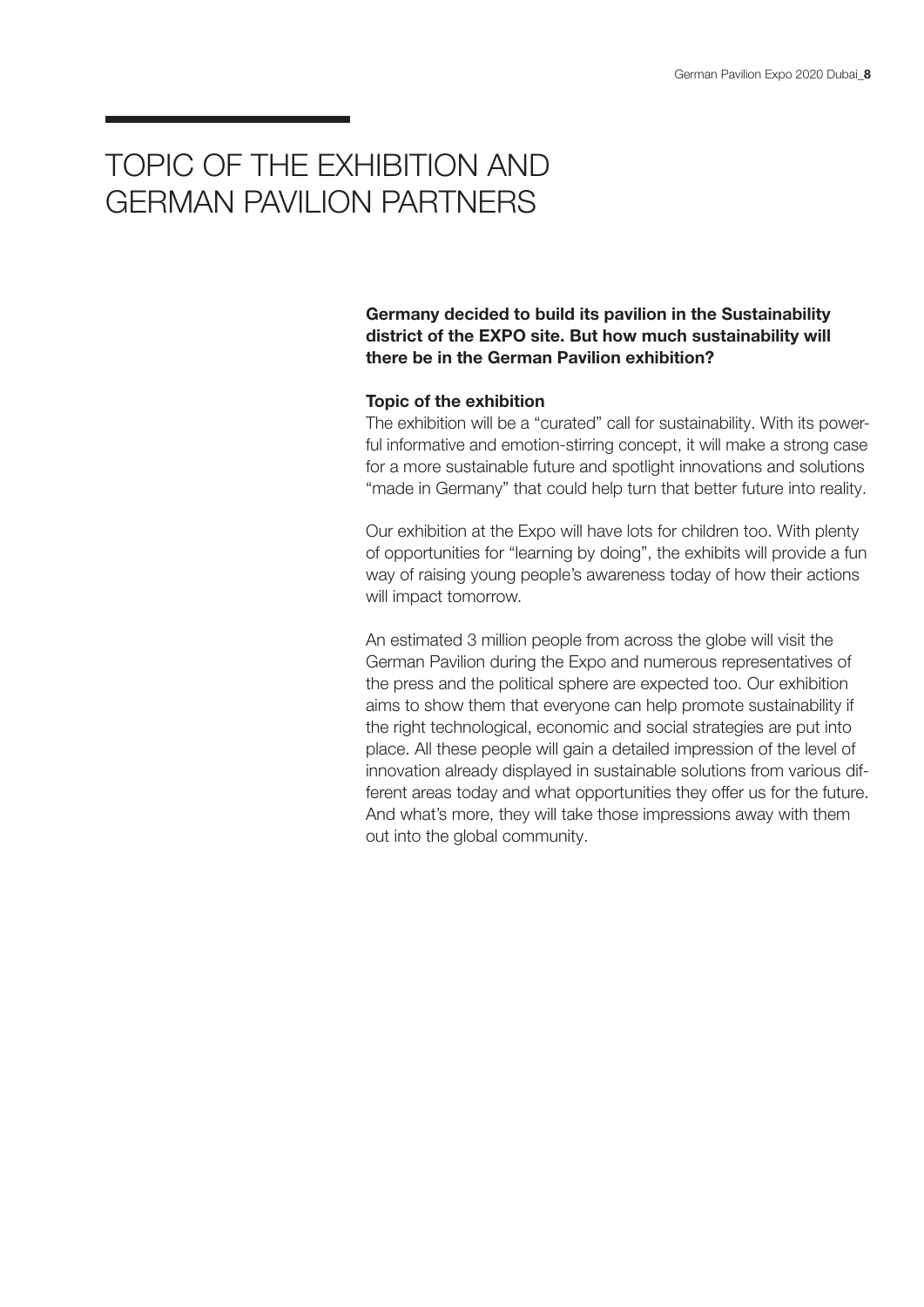### TOPIC OF THE EXHIBITION AND GERMAN PAVILION PARTNERS

#### German Pavilion partners

Some 20 research centres, universities and businesses have partnered with the German Pavilion to showcase innovations for a sustainable future.

Examples include:

### ENERGY LAB

- One of the exhibits in the Energy Lab will demonstrate how energy can be generated from ocean waves. Wave power plants work on the basis of an innovative principle that enables them to harness the energy of wave movements in an efficient, long-lasting and cost-effective manner.
- · Another exhibit features a particularly sustainable and efficient solution for storing energy using limestone  $-$  a solution that enables the energy to be stored for a long time and uses inexpensive, longlasting raw materials.

### FUTURE CITY LAB

- Among the items on show will be a **new type of elevator**, bringing unlimited height, horizontal travel and smart control – a revolution for the planning of tomorrow's buildings and towns and cities.
- · Another exhibit will focus on the work done by researchers to develop **bacteria** that absorb plastic from fossil resources and upcycle it to make reusable, compostable bioplastic.

### BIODIVERSITY LAB

- The research showcased here will highlight the **value of nature.** The shift in how business sees these "natural services" is revolutionary with companies realising that protecting nature is often cheaper than any technical solution.
- Visitors will also be able to see "EcoUnits", which enable **ecosys**tems to be studied under laboratory conditions. With their help, scientists can – for the first time – understand the highly complex interdependencies between systems, such as the devastating impact of European earthworms on North America's ecosystems.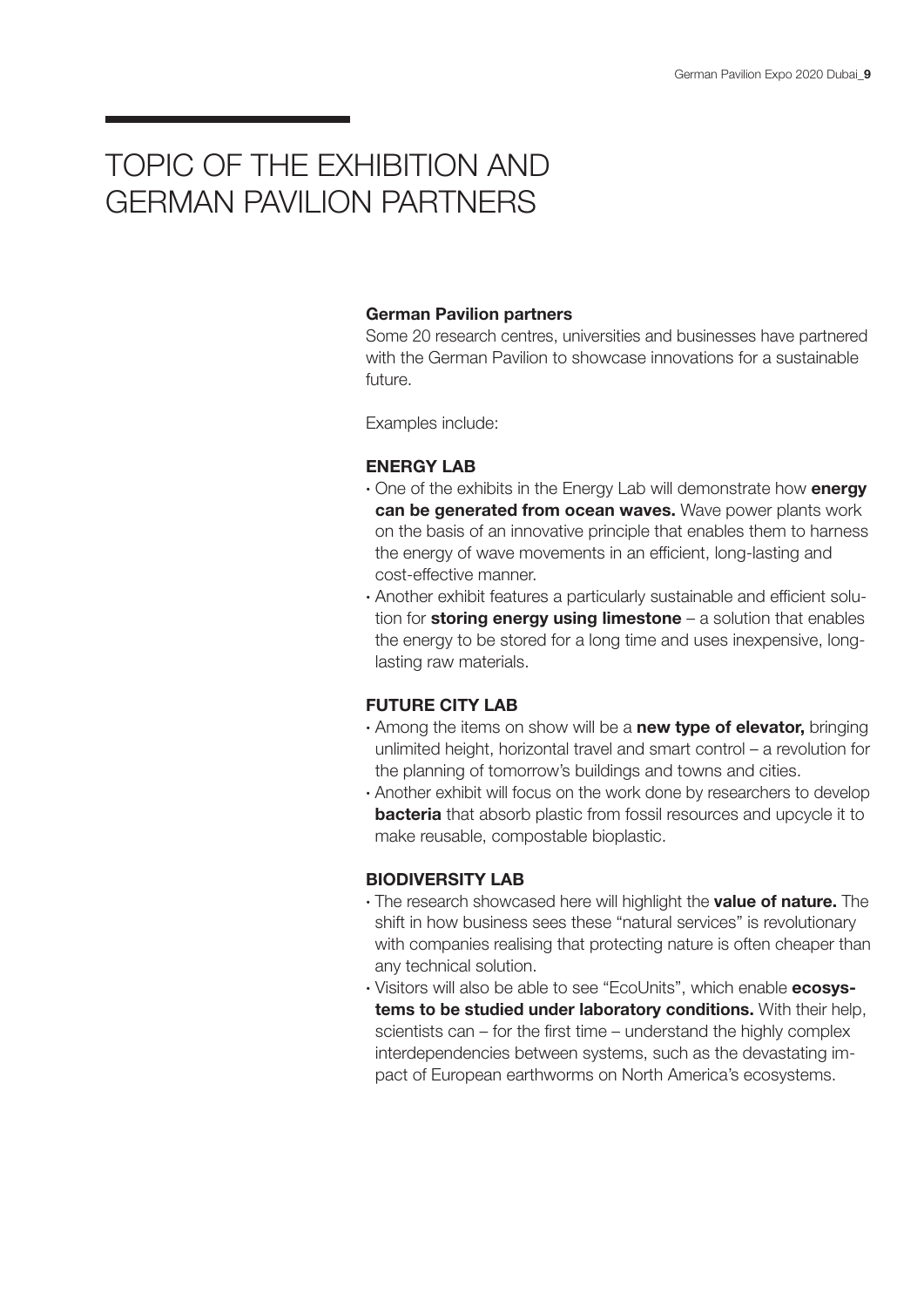### OPERATIONS DURING THE EXPO

What about during the actual Expo? For example, the people visiting the German Pavilion every day will produce a lot of waste. Are there any ideas about how to deal with that?

### **Resources**

The "Expo 2020 RISE Guidelines for Sustainable Operations", which apply to all participating countries, specify a target of 85% (by weight) of waste to be recycled and thus diverted from landfill. They also include requirements concerning reduction of greenhouse gas emissions, water consumption and pollution and promotion of sustainable procurement of materials such as paper.

#### **Restaurant**

We have planned a range of measures to avoid and reduce waste in our restaurant. We will not be using disposable plastic products such as plates, cups or straws. Food will be prepared on site and we aim to source ingredients locally as far as possible. In addition, some of the food that will be delivered to Expo 2020 will be certified to a recognised organic standard.

### **Staff**

All German Pavilion staff will be given monthly metro passes and thus use public transport for their commute.

Moreover, in order to avoid constant staffing changes and unnecessary flights, we are only recruiting applicants who are willing to work for us for the duration of the Expo.